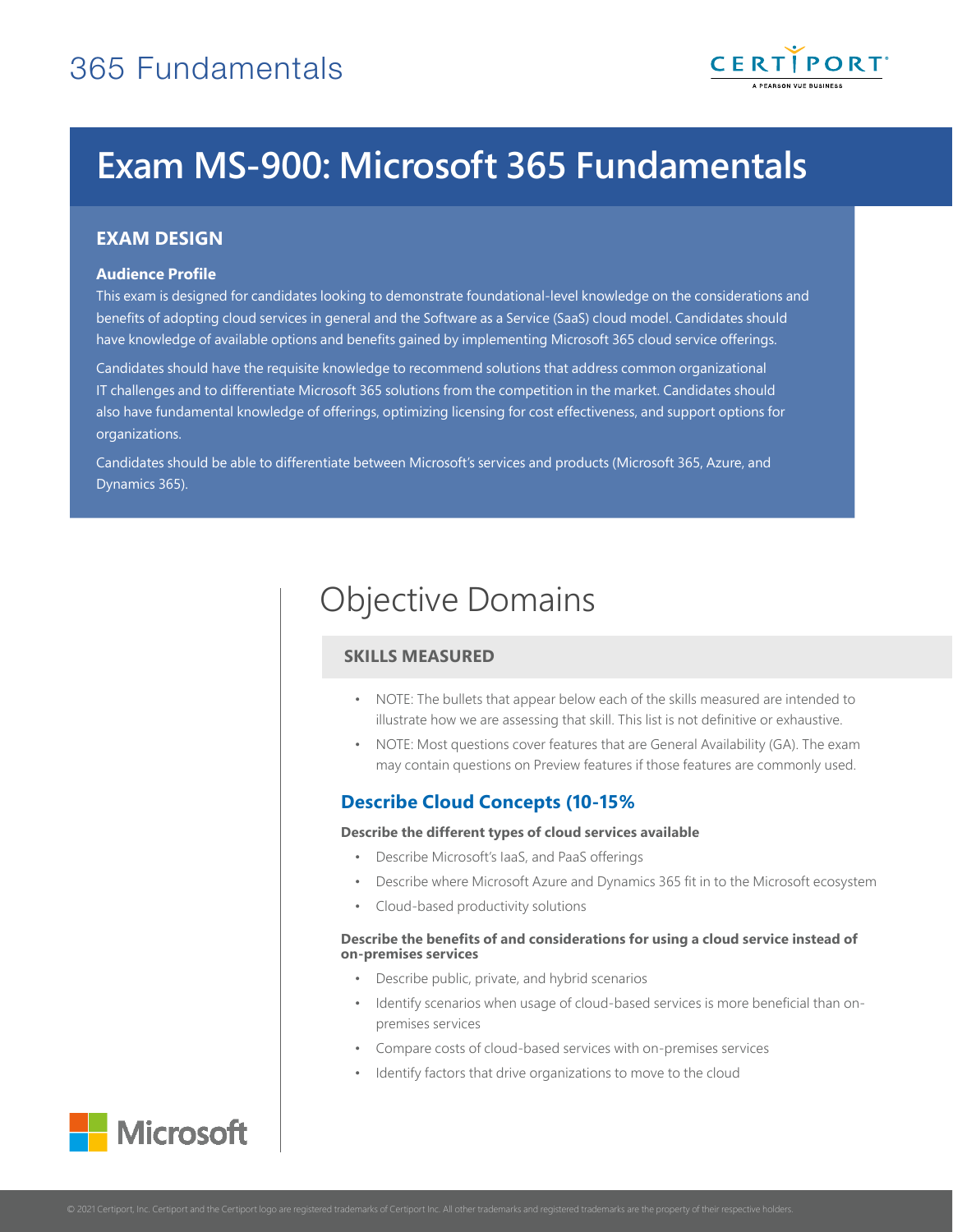## **Describe Core Microsoft 365 Services and Concepts (30-35%)**

#### **Identify core Microsoft 365 capabilities**

- Productivity and teamwork (IM and chat, online meetings, email and calendaring, Office productivity apps, file storage and sharing, intranet and team sites, enterprise social, accessibility)
- Business management (simplified management, business process automation, extensibility, business voice and phone systems, forms and workflow management, business intelligence, work management, customer scheduling and booking, mileage tracking and reporting)
- Security and compliance (identity and access management, information protection and governance, threat protection, security management, insider risk management, compliance management, discover and respond)
- Describe the capabilities of the Microsoft 365 Admin center and Microsoft 365 user portal

## **Describe options for deploying and supporting Windows and Office**

- Describe the deployment and release models for Windowsas-a-Service (WaaS) including deployment rings
- Describe the capabilities of Windows Virtual Desktop (WVD) and when it makes sense to implement WVD
- Identify deployment and servicing methods for Microsoft 365 apps

## **Describe analytics capabilities in Microsoft 365**

- Describe capabilities of Workplace Analytics and MyAnalytics
- Describe the reports available in the Microsoft 365 Admin center and other admin centers

#### **Describe Microsoft 365 collaboration solutions**

- Explain how collaboration solutions in Microsoft 365 can drive personal and organizational productivity
- Describe the capabilities for extending Office and Microsoft Teams with Power Platform and third-party apps and services

## **Explain Security, Compliance, Privacy, and Trust in Microsoft 365 (30-35%)**

## **Explain zero-trust security principles for Microsoft 365**

- Identify key components that need to be protected within an organization's cloud and on-premises infrastructure
- Describe key security pillars of protection, including identity, documents, network, and devices

## **Explain unified endpoint management concepts**

- Explain device and application management
- Describe bring you own device (BYOD), and application and device management
- Explain the value of the Microsoft Endpoint Manager (MEM) including Microsoft Intune and System Center

## **Explain identity and access management concepts**

- Describe concepts of cloud identity, on-premises identity, and hybrid identity
- Describe the purpose and value of implementing multifactor authentication (MFA)
- Describe the purpose and value of conditional access

## **Explain Threat Protection in Microsoft 365**

- Identify how Microsoft 365 services address the most common current threats
- Describe the concepts of Cloud App Security

#### **Describe the Service Trust portal, Microsoft 365 security center, and Compliance Manager**

- Identify differences between the Service Trust portal, Security center, and Compliance Manager
- Explain the trust relationship between Microsoft and service locations
- Describe data protection options including data segregation
- Describe how compliance scores are generated and how they can be used
- Describe scenarios where knowing the compliance score benefits an organization
- Describe the value and capabilities of the Service Trust portal
- Explain insider risk management capabilities in the compliance score
- Identify eDiscovery use cases and scenarios
- Explain why privacy matters to Microsoft
- Demonstrate the Security Center and Secure Score benefits and capabilities

#### **Describe information protection and governance solutions**

- Explain information protection and governance
- Identify the types of sensitivity labels and when to use each type